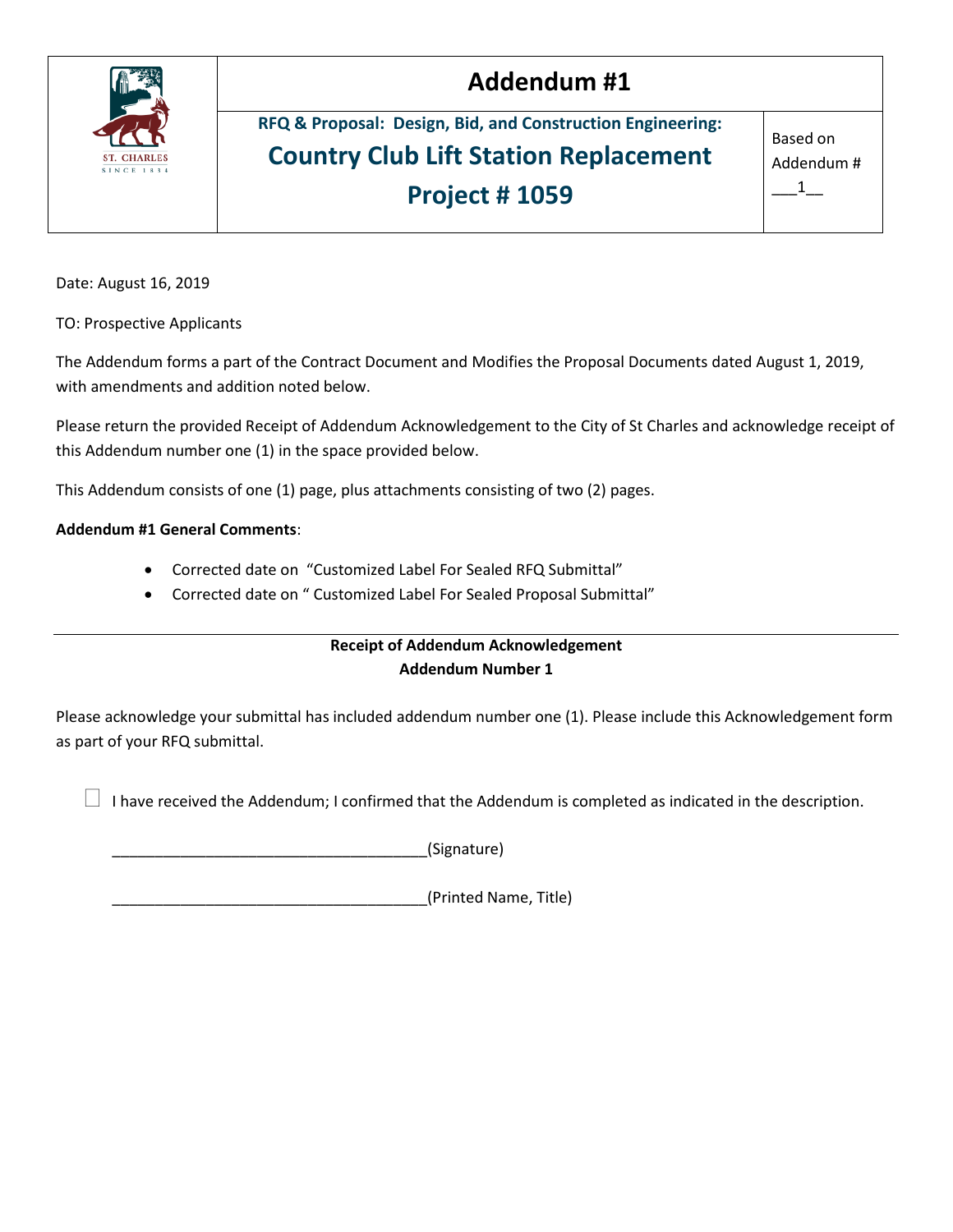

### **Customized Label For Sealed RFQ Submittal**

## **Country Club Lift Station Replacement**

- $\triangleright$  Cut along outer border and affix this mailing label to the envelope of your sealed submittal.
- $\triangleright$  Record your firm's name in the space provided.